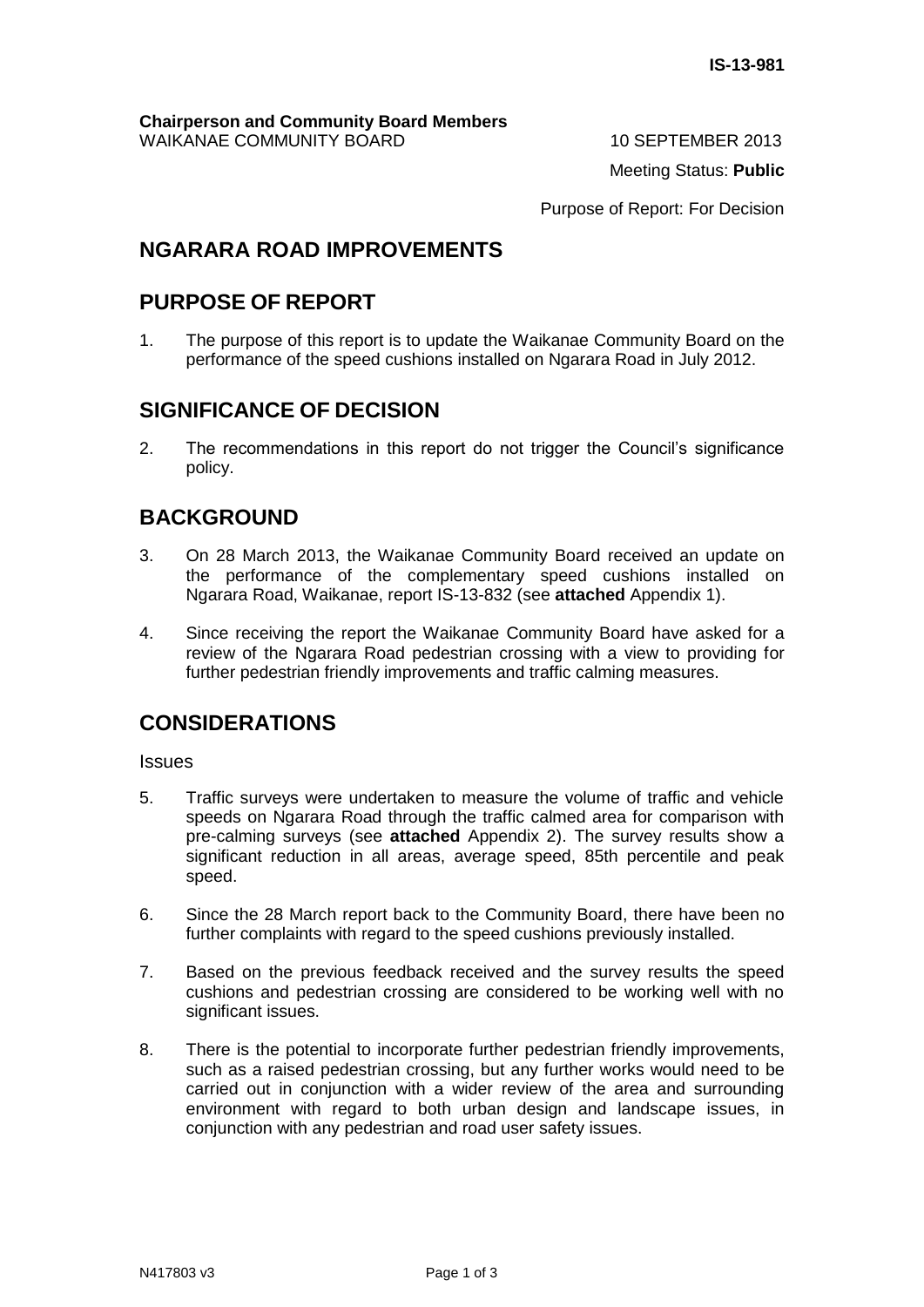9. There is a Town Centre Upgrade programme and associated budget within the current 2012 Long Term Plan and any further upgrade of the Ngarara Road area could be accommodated within this programme. However, based on the current priorities any works could not be completed until the 2015/2016 financial year.

Financial Considerations

10. There are no financial considerations.

Legal Considerations

11. There are no legal considerations.

#### **Delegation**

12. The Community Board has: *"Authority to approve or reject officer recommendations relating to all traffic control and signage matters, in relation to existing local roads within the community board's area, except for changes to speed restrictions on local roads. (The latter power has been delegated to the Regulatory Management Committee)."*

#### **Consultation**

13. There would be a specific consultation process associated with the upgrade works in the 2015/2016 financial year.

Policy Implications

14. There are no policy implications.

Tāngata Whenua Considerations

15. There are no tāngata whenua considerations.

Publicity Considerations

16. There are no publicity considerations from this decision.

#### **RECOMMENDATION**

17. That the Waikanae Community Board recommends to Council that a review of the current Ngarara Road pedestrian crossing and surrounding area be undertaken as part of the Town Centre Work programme to occur no later than 1 July 2016.

Report prepared and approved by:

**Sean Mallon** GROUP MANAGER INFRASTRUCTURE SERVICES